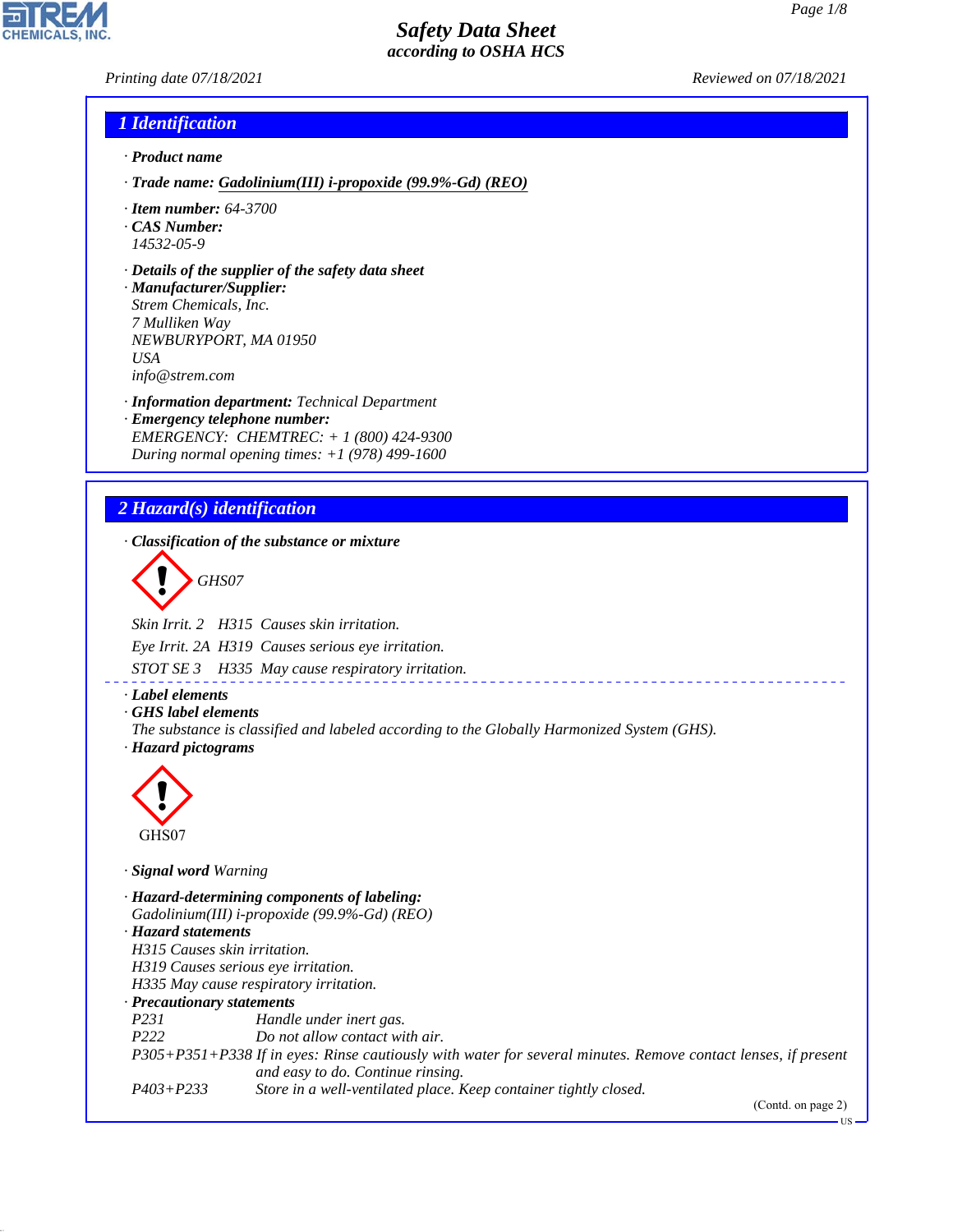*Printing date 07/18/2021 Reviewed on 07/18/2021*





1 0  $\overline{\mathbf{0}}$ *Health = 1 Fire = 0 Reactivity = 0*





*· Other hazards*

- *· Results of PBT and vPvB assessment*
- *· PBT: Not applicable.*
- *· vPvB: Not applicable.*

### *3 Composition/information on ingredients*

- *· Chemical characterization: Substances*
- *· CAS No. Description*
- *14532-05-9 Gadolinium(III) i-propoxide (99.9%-Gd) (REO)*

# *4 First-aid measures*

- *· Description of first aid measures*
- *· After inhalation: In case of unconsciousness place patient stably in side position for transportation.*
- *· After skin contact: Immediately wash with water and soap and rinse thoroughly.*
- *· After eye contact:*
- *Rinse opened eye for several minutes under running water. If symptoms persist, consult a doctor.*
- *· After swallowing: If symptoms persist consult doctor.*
- *· Information for doctor:*
- *· Most important symptoms and effects, both acute and delayed No further relevant information available.*
- *· Indication of any immediate medical attention and special treatment needed*
- *No further relevant information available.*

# *5 Fire-fighting measures*

- *· Extinguishing media*
- *· Suitable extinguishing agents: Use fire fighting measures that suit the environment.*
- *· Special hazards arising from the substance or mixture No further relevant information available.*
- *· Advice for firefighters*

44.1.1

*· Protective equipment: No special measures required.*

## *6 Accidental release measures*

*· Personal precautions, protective equipment and emergency procedures Not required.*

(Contd. on page 3)



### (Contd. of page 1)

US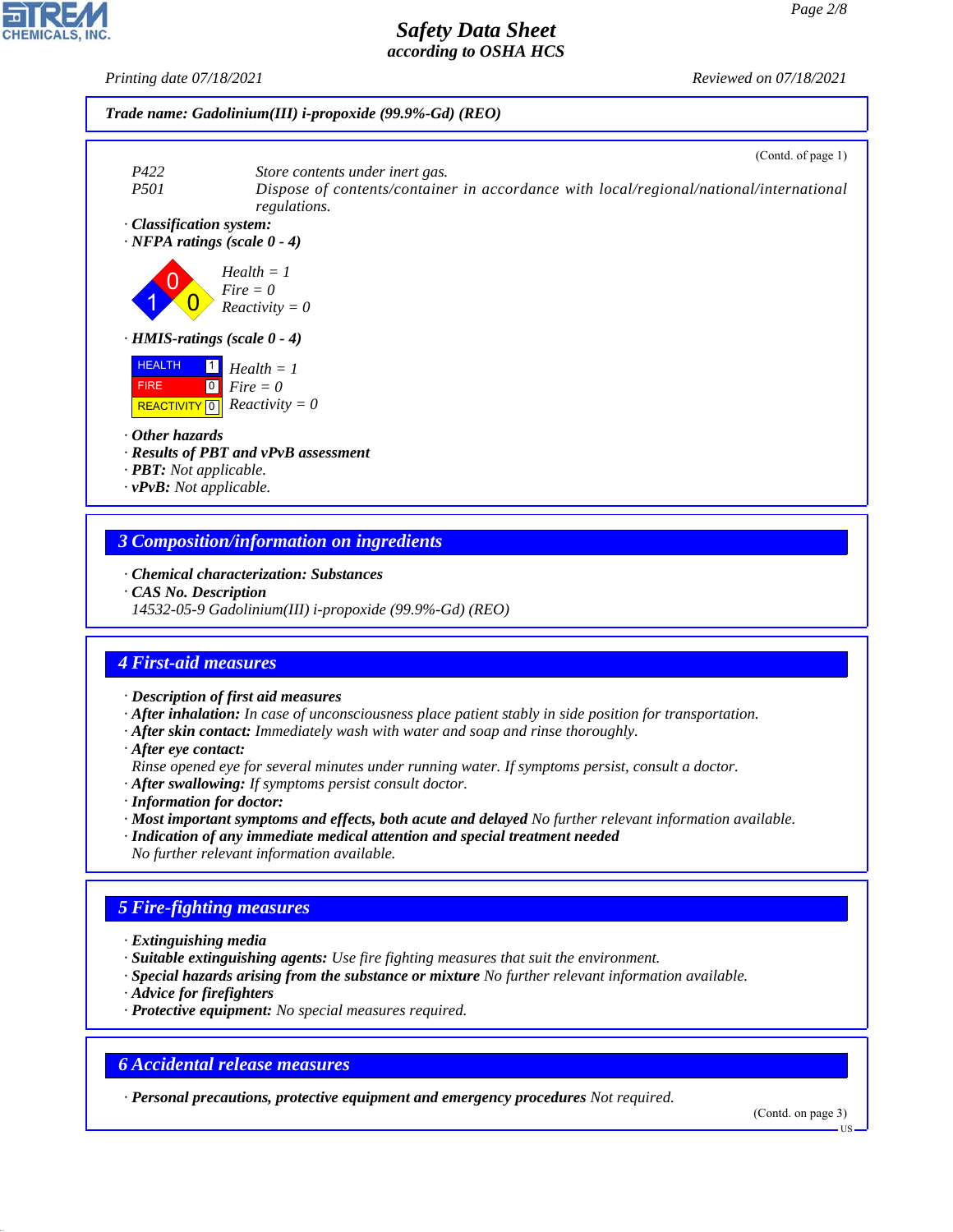*Printing date 07/18/2021 Reviewed on 07/18/2021*

(Contd. of page 2)

#### *Trade name: Gadolinium(III) i-propoxide (99.9%-Gd) (REO)*

- *· Environmental precautions: No special measures required.*
- *· Methods and material for containment and cleaning up: Dispose contaminated material as waste according to item 13. Ensure adequate ventilation.*
- *· Reference to other sections See Section 7 for information on safe handling. See Section 8 for information on personal protection equipment. See Section 13 for disposal information.*

### *· Protective Action Criteria for Chemicals*

*· PAC-1:*

*Substance is not listed.*

*· PAC-2:*

*Substance is not listed.*

*· PAC-3:*

*Substance is not listed.*

### *7 Handling and storage*

*· Handling:*

- *· Precautions for safe handling Open and handle receptacle with care.*
- *· Information about protection against explosions and fires: No special measures required.*
- *· Conditions for safe storage, including any incompatibilities*
- *· Storage:*
- *· Requirements to be met by storerooms and receptacles: No special requirements.*
- *· Information about storage in one common storage facility: Not required.*
- *· Further information about storage conditions:*

*Keep receptacle tightly sealed.*

*Store in cool, dry conditions in well sealed receptacles.*

*· Specific end use(s) No further relevant information available.*

### *8 Exposure controls/personal protection*

*· Additional information about design of technical systems: No further data; see item 7.*

- *· Control parameters*
- *· Components with limit values that require monitoring at the workplace: Not required.*
- *· Additional information: The lists that were valid during the creation were used as basis.*
- *· Exposure controls*
- *· Personal protective equipment:*
- *· General protective and hygienic measures: Keep away from foodstuffs, beverages and feed. Immediately remove all soiled and contaminated clothing. Wash hands before breaks and at the end of work. Avoid contact with the eyes and skin.*
- *· Breathing equipment: A NIOSH approved respirator in accordance with 29 CFR 1910.134.*
- *· Protection of hands:*



44.1.1

\_S*Protective gloves*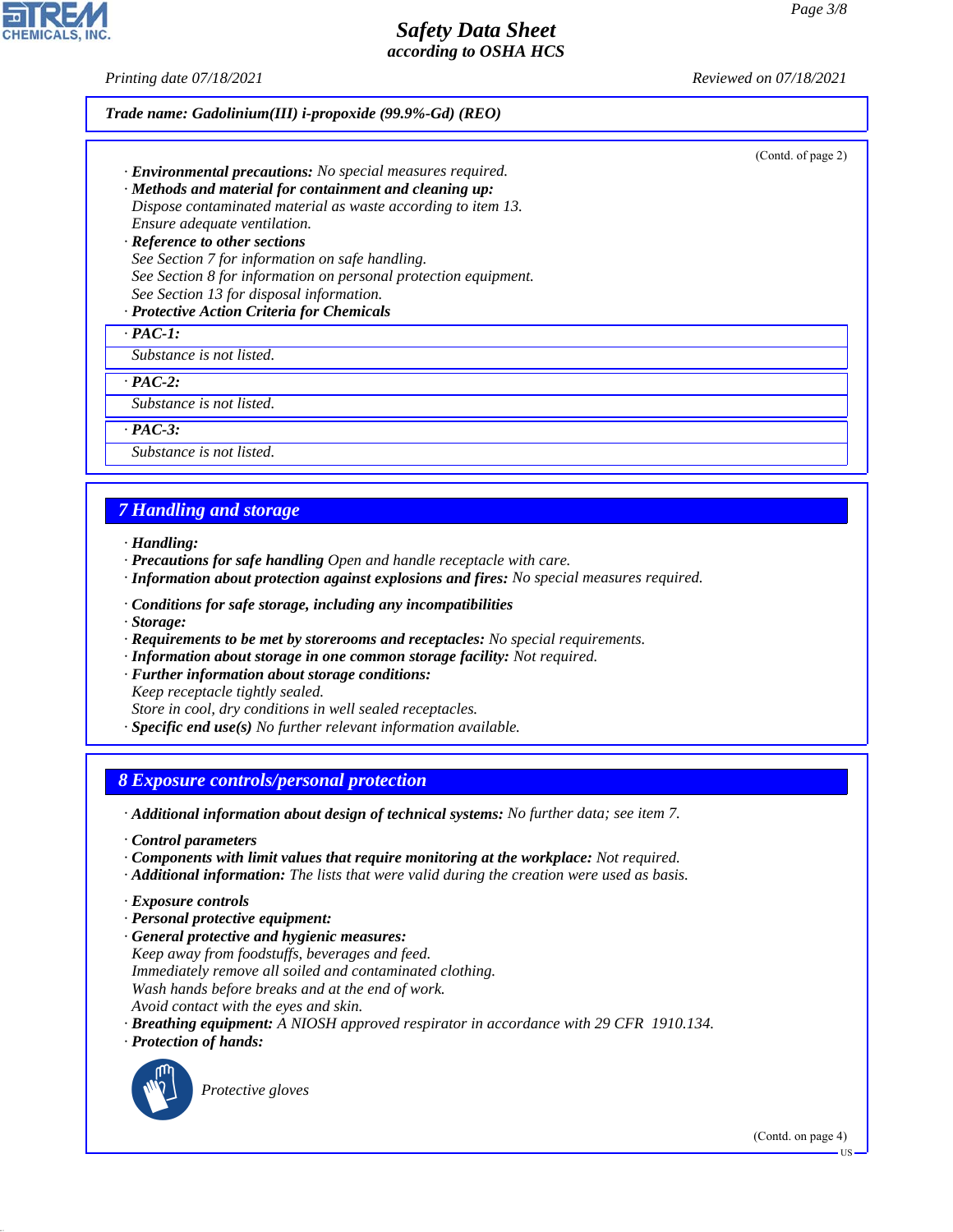### *Printing date 07/18/2021 Reviewed on 07/18/2021*

### *Trade name: Gadolinium(III) i-propoxide (99.9%-Gd) (REO)*

(Contd. of page 3)

*The glove material has to be impermeable and resistant to the product/ the substance/ the preparation. Due to missing tests no recommendation to the glove material can be given for the product/ the preparation/ the chemical mixture.*

*Selection of the glove material on consideration of the penetration times, rates of diffusion and the degradation · Material of gloves*

*The selection of the suitable gloves does not only depend on the material, but also on further marks of quality and varies from manufacturer to manufacturer.*

#### *· Penetration time of glove material*

*The exact break through time has to be found out by the manufacturer of the protective gloves and has to be observed.*

*· Eye protection:*



\_R*Tightly sealed goggles*

# *9 Physical and chemical properties*

| · Information on basic physical and chemical properties |                                               |     |
|---------------------------------------------------------|-----------------------------------------------|-----|
| <b>General Information</b>                              |                                               |     |
| $\cdot$ Appearance:<br>Form:                            | Powder                                        |     |
| Color:                                                  | Whitish                                       |     |
| $\cdot$ Odor:                                           | <i><u><b>Odorless</b></u></i>                 |     |
| · Odor threshold:                                       | Not determined.                               |     |
| $\cdot$ pH-value:                                       | Not applicable.                               |     |
| Change in condition                                     |                                               |     |
| <b>Melting point/Melting range:</b>                     | Undetermined.                                 |     |
| <b>Boiling point/Boiling range:</b>                     | Undetermined.                                 |     |
| · Flash point:                                          | Not applicable.                               |     |
| · Flammability (solid, gaseous):                        | Not determined.                               |     |
| · Ignition temperature:                                 |                                               |     |
| Decomposition temperature:                              | Not determined.                               |     |
| · Auto igniting:                                        | Not determined.                               |     |
| · Danger of explosion:                                  | Product does not present an explosion hazard. |     |
| · Explosion limits:                                     |                                               |     |
| Lower:                                                  | Not determined.                               |     |
| <b>Upper:</b>                                           | Not determined.                               |     |
| · Vapor pressure:                                       | Not applicable.                               |     |
| $\cdot$ Density:                                        | Not determined.                               |     |
| · Relative density                                      | Not determined.                               |     |
| · Vapor density                                         | Not applicable.                               |     |
| $\cdot$ Evaporation rate                                | Not applicable.                               |     |
| · Solubility in / Miscibility with                      |                                               |     |
| Water:                                                  | Insoluble.                                    |     |
|                                                         | (Contd. on page 5)                            | US- |



44.1.1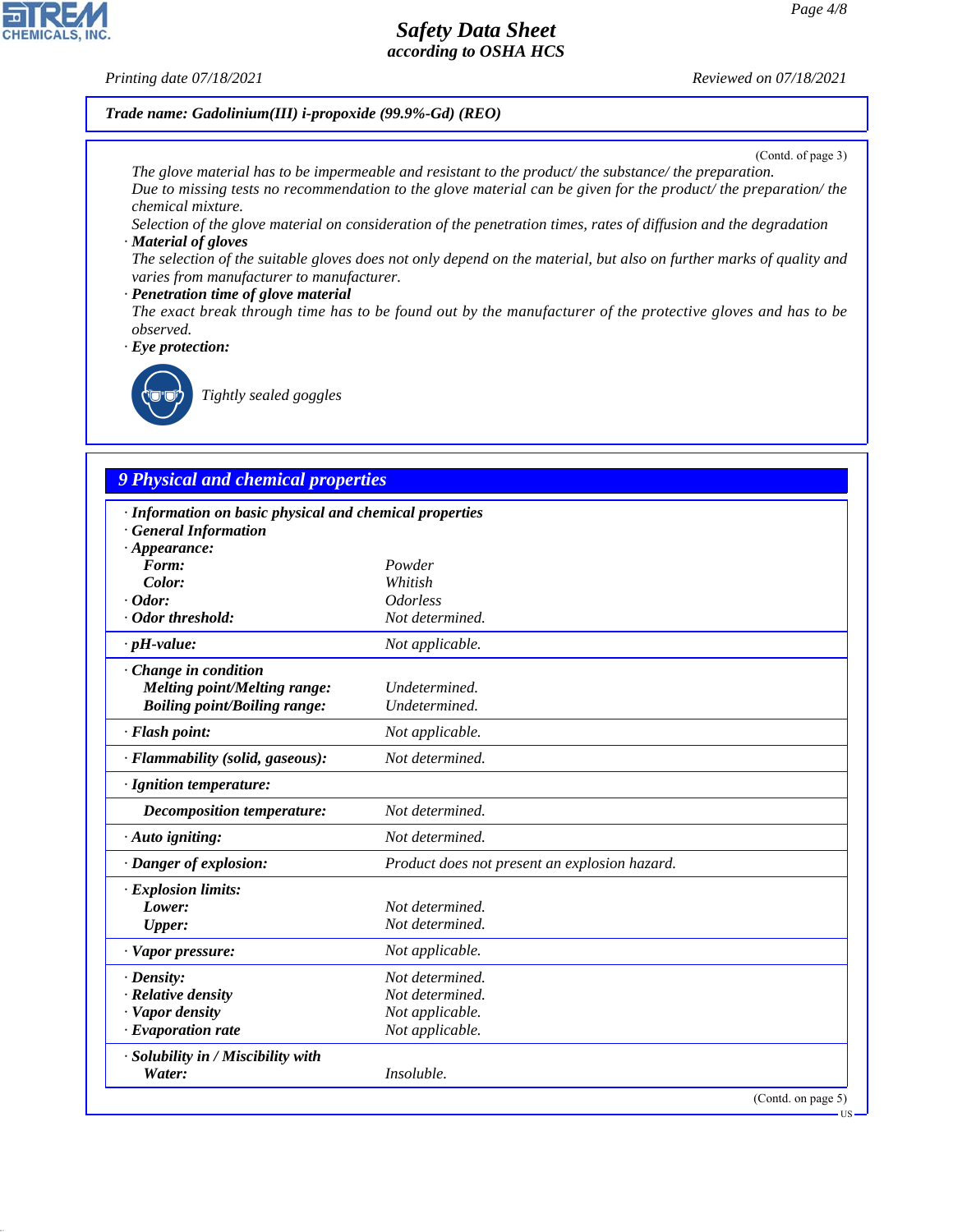*Printing date 07/18/2021 Reviewed on 07/18/2021*

*Trade name: Gadolinium(III) i-propoxide (99.9%-Gd) (REO)*

|                                                            |                                            | (Contd. of page 4) |
|------------------------------------------------------------|--------------------------------------------|--------------------|
| · Partition coefficient (n-octanol/water): Not determined. |                                            |                    |
| $\cdot$ Viscosity:                                         |                                            |                    |
| Dynamic:<br>Kinematic:                                     | Not applicable.<br>Not applicable.         |                    |
|                                                            |                                            |                    |
| · Solvent content:<br>Organic solvents:                    | $0.0\%$                                    |                    |
| <b>VOC</b> content:                                        | 0.0 g/l / 0.00 lb/gl                       |                    |
| Solids content:                                            | $100.0\%$                                  |                    |
| $\cdot$ Other information                                  | No further relevant information available. |                    |

### *10 Stability and reactivity*

*· Reactivity No further relevant information available.*

- *· Chemical stability*
- *· Thermal decomposition / conditions to be avoided: No decomposition if used according to specifications.*
- *· Possibility of hazardous reactions No dangerous reactions known.*
- *· Conditions to avoid No further relevant information available.*
- *· Incompatible materials: No further relevant information available.*
- *· Hazardous decomposition products: No dangerous decomposition products known.*

### *11 Toxicological information*

*· Information on toxicological effects*

*· Acute toxicity:*

*· Primary irritant effect:*

- *· on the skin: Irritant to skin and mucous membranes.*
- *· on the eye: Irritating effect.*
- *· Sensitization: No sensitizing effects known.*
- *· Additional toxicological information:*

*· Carcinogenic categories*

*· IARC (International Agency for Research on Cancer)*

*Substance is not listed.*

### *· NTP (National Toxicology Program)*

*Substance is not listed.*

### *· OSHA-Ca (Occupational Safety & Health Administration)*

*Substance is not listed.*

# *12 Ecological information*

*· Toxicity*

44.1.1

- *· Aquatic toxicity: No further relevant information available.*
- *· Persistence and degradability No further relevant information available.*
- *· Behavior in environmental systems:*
- *· Bioaccumulative potential No further relevant information available.*
- *· Mobility in soil No further relevant information available.*

(Contd. on page 6)



US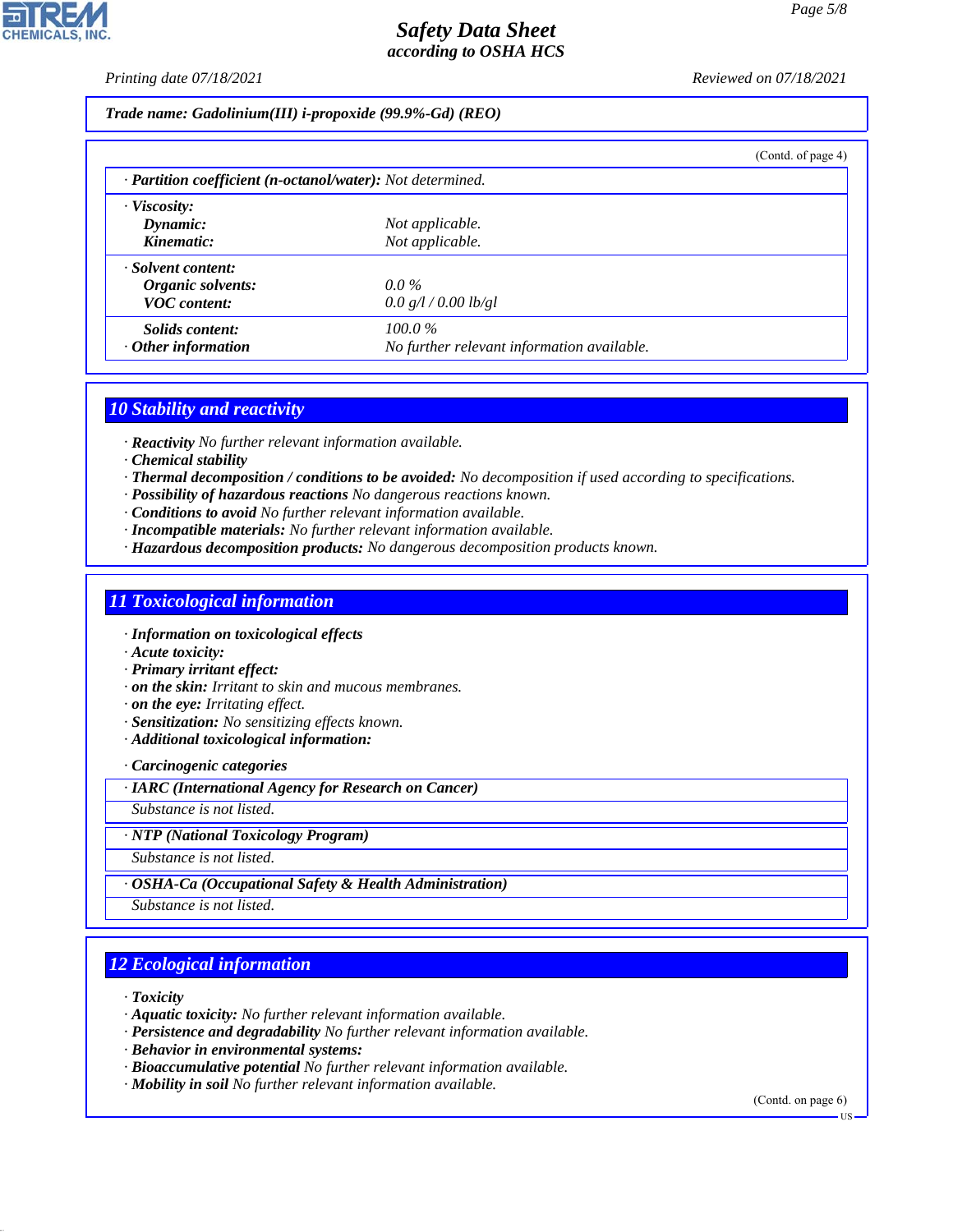(Contd. of page 5)

## *Safety Data Sheet according to OSHA HCS*

**CHEMICALS, INC.** 

*Printing date 07/18/2021 Reviewed on 07/18/2021*

*Trade name: Gadolinium(III) i-propoxide (99.9%-Gd) (REO)*

*· Additional ecological information:*

- *· General notes: Not known to be hazardous to water.*
- *· Results of PBT and vPvB assessment*
- *· PBT: Not applicable.*
- *· vPvB: Not applicable.*
- *· Other adverse effects No further relevant information available.*

## *13 Disposal considerations*

- *· Waste treatment methods*
- *· Recommendation:*

*Must not be disposed of together with household garbage. Do not allow product to reach sewage system.*

- *· Uncleaned packagings:*
- *· Recommendation: Disposal must be made according to official regulations.*

| <b>14 Transport information</b>                                                     |                 |  |
|-------------------------------------------------------------------------------------|-----------------|--|
| $\cdot$ UN-Number<br>· DOT, ADN, IMDG, IATA                                         | not regulated   |  |
| $\cdot$ UN proper shipping name<br>· DOT, ADN, IMDG, IATA                           | not regulated   |  |
| $\cdot$ Transport hazard class(es)                                                  |                 |  |
| · DOT, ADN, IMDG, IATA<br>$\cdot Class$                                             | not regulated   |  |
| · Packing group<br>· DOT, IMDG, IATA                                                | not regulated   |  |
| · Environmental hazards:<br>$\cdot$ Marine pollutant:                               | N <sub>O</sub>  |  |
| · Special precautions for user                                                      | Not applicable. |  |
| · Transport in bulk according to Annex II of<br><b>MARPOL73/78 and the IBC Code</b> | Not applicable. |  |
| · UN "Model Regulation":                                                            | not regulated   |  |

# *15 Regulatory information*

44.1.1

*· Safety, health and environmental regulations/legislation specific for the substance or mixture · Sara*

*· Section 355 (extremely hazardous substances): Substance is not listed. · Section 313 (Specific toxic chemical listings): Substance is not listed. · TSCA (Toxic Substances Control Act): Substance is not listed.* (Contd. on page 7) US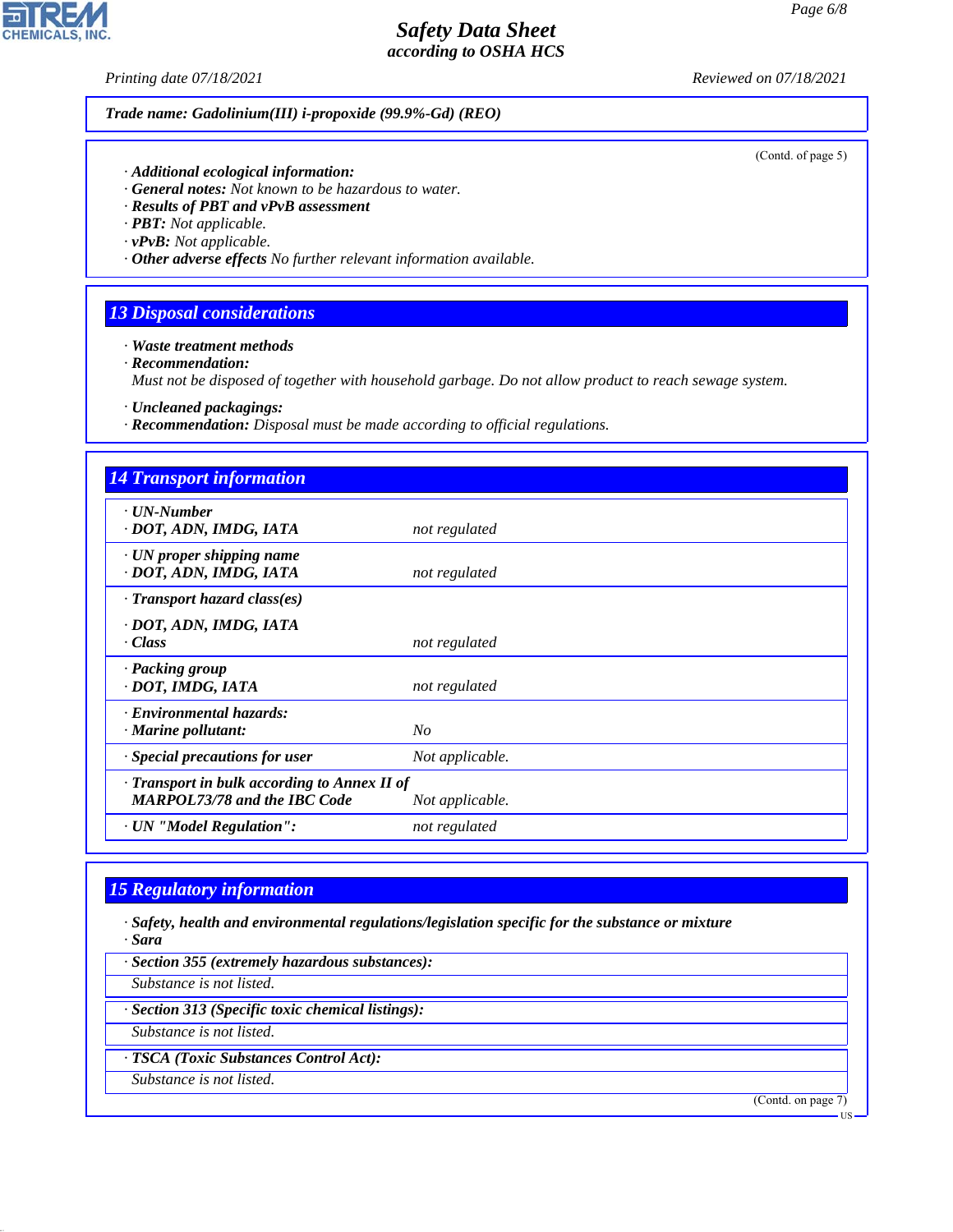**CHEMICALS, INC** 

*Printing date 07/18/2021 Reviewed on 07/18/2021*

*Trade name: Gadolinium(III) i-propoxide (99.9%-Gd) (REO)*

(Contd. of page 6)

| $\cdot$ Proposition 65           |  |
|----------------------------------|--|
| Chemicals known to cause cancer: |  |

*Substance is not listed.*

*· Chemicals known to cause reproductive toxicity for females:*

*Substance is not listed.*

*· Chemicals known to cause reproductive toxicity for males:*

*Substance is not listed.*

*· Chemicals known to cause developmental toxicity:*

*Substance is not listed.*

*· Carcinogenic categories*

*· EPA (Environmental Protection Agency)*

*Substance is not listed.*

*· TLV (Threshold Limit Value established by ACGIH)*

*Substance is not listed.*

*· NIOSH-Ca (National Institute for Occupational Safety and Health)*

*Substance is not listed.*

*· GHS label elements*

*The substance is classified and labeled according to the Globally Harmonized System (GHS). · Hazard pictograms*



*· Signal word Warning*

|                                  | · Hazard-determining components of labeling:                                                                  |
|----------------------------------|---------------------------------------------------------------------------------------------------------------|
|                                  | Gadolinium(III) i-propoxide (99.9%-Gd) (REO)                                                                  |
| · Hazard statements              |                                                                                                               |
| H315 Causes skin irritation.     |                                                                                                               |
|                                  | H319 Causes serious eye irritation.                                                                           |
|                                  | H335 May cause respiratory irritation.                                                                        |
| $\cdot$ Precautionary statements |                                                                                                               |
| <i>P231</i>                      | Handle under inert gas.                                                                                       |
| P <sub>222</sub>                 | Do not allow contact with air.                                                                                |
|                                  | P305+P351+P338 If in eyes: Rinse cautiously with water for several minutes. Remove contact lenses, if present |
|                                  | and easy to do. Continue rinsing.                                                                             |
| $P403 + P233$                    | Store in a well-ventilated place. Keep container tightly closed.                                              |
| P422                             | Store contents under inert gas.                                                                               |
| <i>P501</i>                      | Dispose of contents/container in accordance with local/regional/national/international<br>regulations.        |
|                                  |                                                                                                               |

*· Chemical safety assessment: A Chemical Safety Assessment has not been carried out.*

## *16 Other information*

44.1.1

*This information is based on our present knowledge. However, this shall not constitute a guarantee for any specific product features and shall not establish a legally valid contractual relationship.*

*· Department issuing SDS: Technical Department.*

US